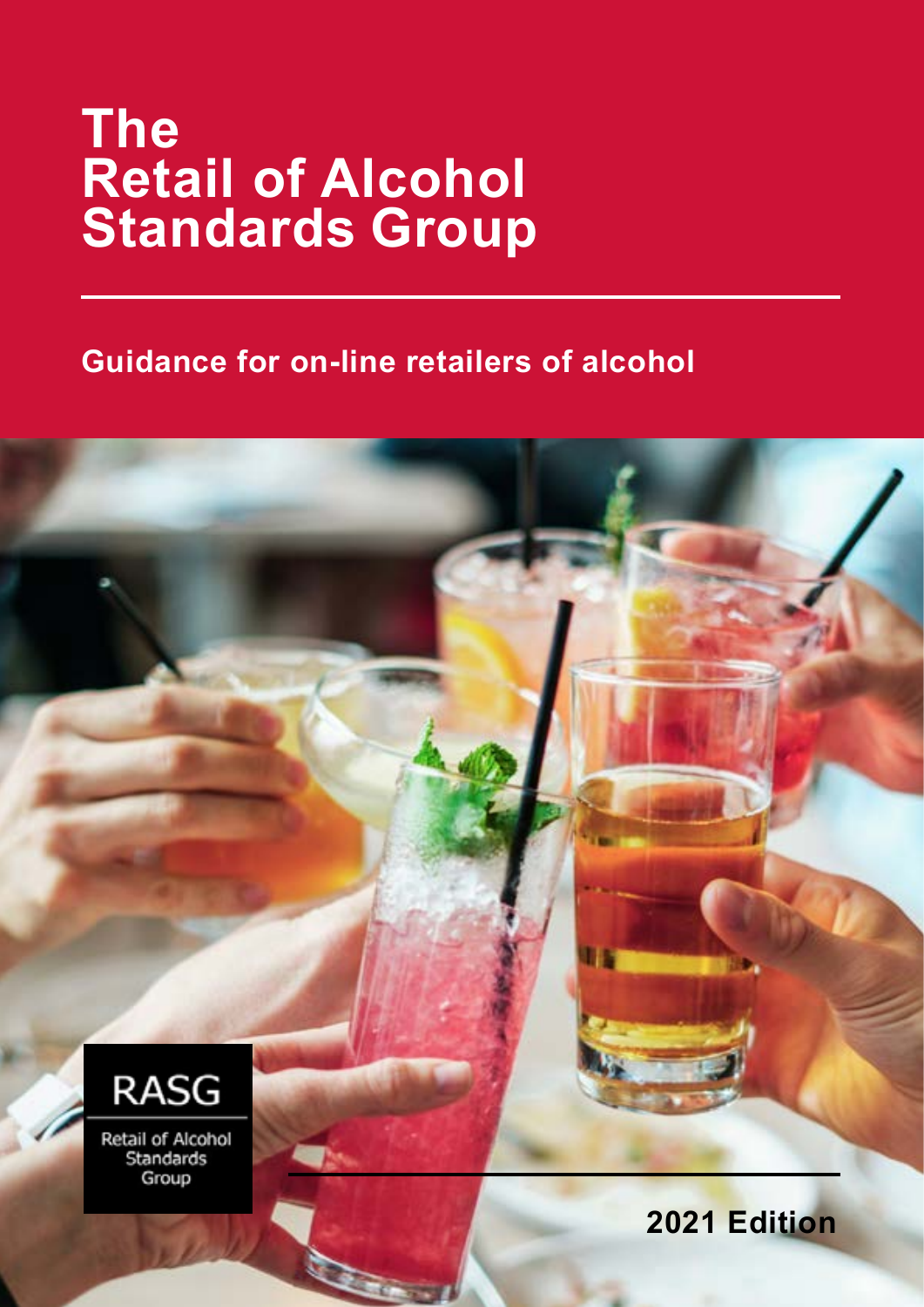## **Contents**

| Introduction from the Chair                                                                                                                                                              | 3                       |
|------------------------------------------------------------------------------------------------------------------------------------------------------------------------------------------|-------------------------|
| <b>About RASG</b>                                                                                                                                                                        | $\overline{\mathbf{4}}$ |
| The legislation on the sale of alcohol in England and<br><b>Wales</b><br>a.The Law<br><b>b.Licensing Objectives and Guidance</b>                                                         | 5                       |
| <b>RASG Guidance and Best Practice</b>                                                                                                                                                   | 11                      |
| <b>Business models when selling alcohol online</b>                                                                                                                                       | 12                      |
| Operational steps to prevent the sale of alcohol to<br>minors and manage issues at the point of delivery<br>a. Before an order is placed<br>b. When an order is placed<br>c. At Delivery | 13                      |
| Other considerations and increased risk factors                                                                                                                                          | 16                      |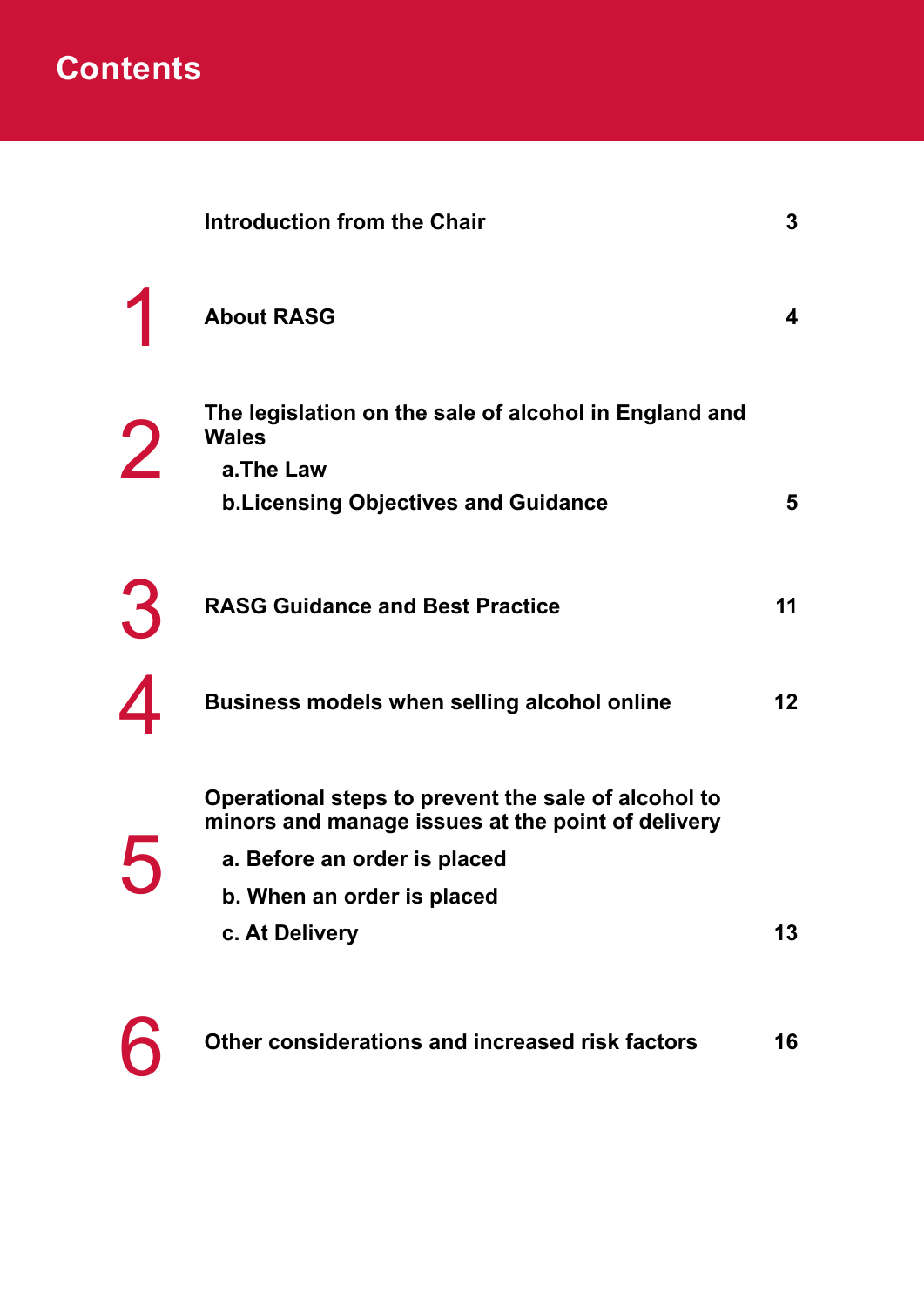## **Introduction from the Chair**



The Retail of Alcohol Standards Group (RASG) has been at the forefront of responsible retailing of alcohol since its formation in 2005. RASG has produced extensive guidance for UK retailers on Challenge 25 and works closely with the Home Office and Department of Health and Social Care to ensure that alcohol is sold responsibly. This guidance is part of a wider body of work that seeks to promote good practice by retailers and collaborative working with regulators.

Online sales of alcohol are a significant feature of the UK market and have expanded rapidly during the pandemic. They are governed by the same rules as face-to-face sales of alcohol i.e., sales within a store or in a bar. Determining someone's age is easier when the sale takes place face to face rather than remotely. As sales of alcohol online increase it gives RASG an opportunity to showcase best practices that already exist within RASG businesses and to support retailers who may not have robust procedures and processes in place.

In the UK we have a mature and well-established online market and, although there is no evidence that there has been an influx in minors obtaining alcohol online, we must not be complacent and must continue to ensure that safety for children online is paramount.

RASG has developed this free guidance to support online alcohol retailers to build best practice within their own organisation and to help them remain compliant when selling online, no matter their business model, size or their resources. We suggest that you select parts of the guidance that are appropriate for your business.

As ever this guidance will evolve as best practices change and technology allows online retailers to be more agile in their approach.



**Hardish Purewal**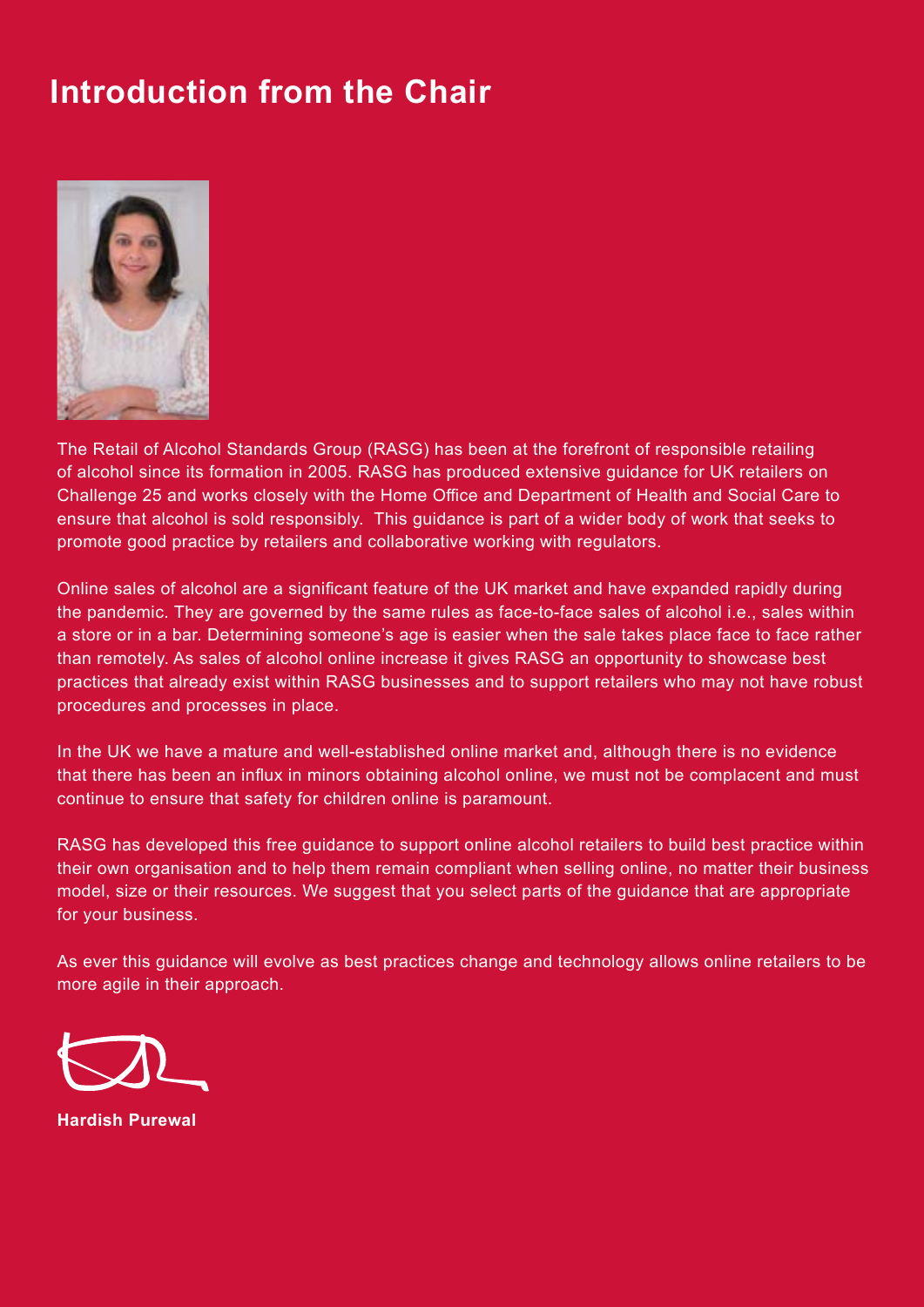The Retail of Alcohol Standards Group (RASG) was established in 2005 in an effort to tackle underage sales and underage drinking. In 2006 RASG developed and launched the ID scheme 'Challenge 25'. A scheme requiring anyone who looks under the age of 25 to produce ID, on request, when purchasing alcohol. Challenge 25 introduced a common standard for ID checking. The popularity, growth and ease of the scheme to be applied to any age restricted products meant that it was simple for retailers to adopt and apply to all age restricted goods that they sold. This also provided consistency for consumers, making the production of ID, if you looked under 25, the norm when buying age restricted goods.

Following on from the development of Challenge 25, RASG focussed on underage drinking and proxy purchasing. This led to the development of Community Alcohol Partnerships (CAP), localised schemes which aim to reduce alcohol harm among young people by tackling both the supply and demand side of alcohol in communities (<https://www.communityalcoholpartnerships.co.uk/>).

Since the creation of RASG the membership and remit of the group has continued to grow. In 2018 all of the RASG materials and website were reviewed to make them simpler and more visually appealing. The website hosts a map of the UK to enable users to access material specific to England, Wales, Scotland or NI.

In 2019 membership of RASG was extended to include specialist alcohol on-line retailers, such as Laithwaites, The Wine Society and Virgin Wines. This was a crucial move to ensure that the group remains up to date and vigilant in identifying issues that affect all retailers in today's market, whether operating off or on-line.

In 2020, at the start of the Covid-19 global pandemic RASG identified the likely impact this disease would have on retailers' abilities to fully comply with their licensing conditions. We drafted a guide, aimed at local authority licensing departments in England and Wales, setting out the likely areas of compliance that the virus would impact, along with specific asks from the retail sector and advice to local authorities. This draft guide was sent to the Home Office with a request to publish it as official guidance, applicable during the pandemic. As a result of this work, Kit Malthouse MP, Minister of State for Crime and Policing, sent a letter to all authorities in England and Wales setting out key areas where licensing authorities should consider adopting a pragmatic and flexible approach to enforcement during the pandemic. At the same time, RASG created a branded poster on its website, available to all, reminding customers they may be asked to remove their face coverings for the purpose of checking ID when buying age restricted goods.

The group continues to work on ways to prevent underage sales and underage drinking, whilst also promoting high standards among alcohol retailers.

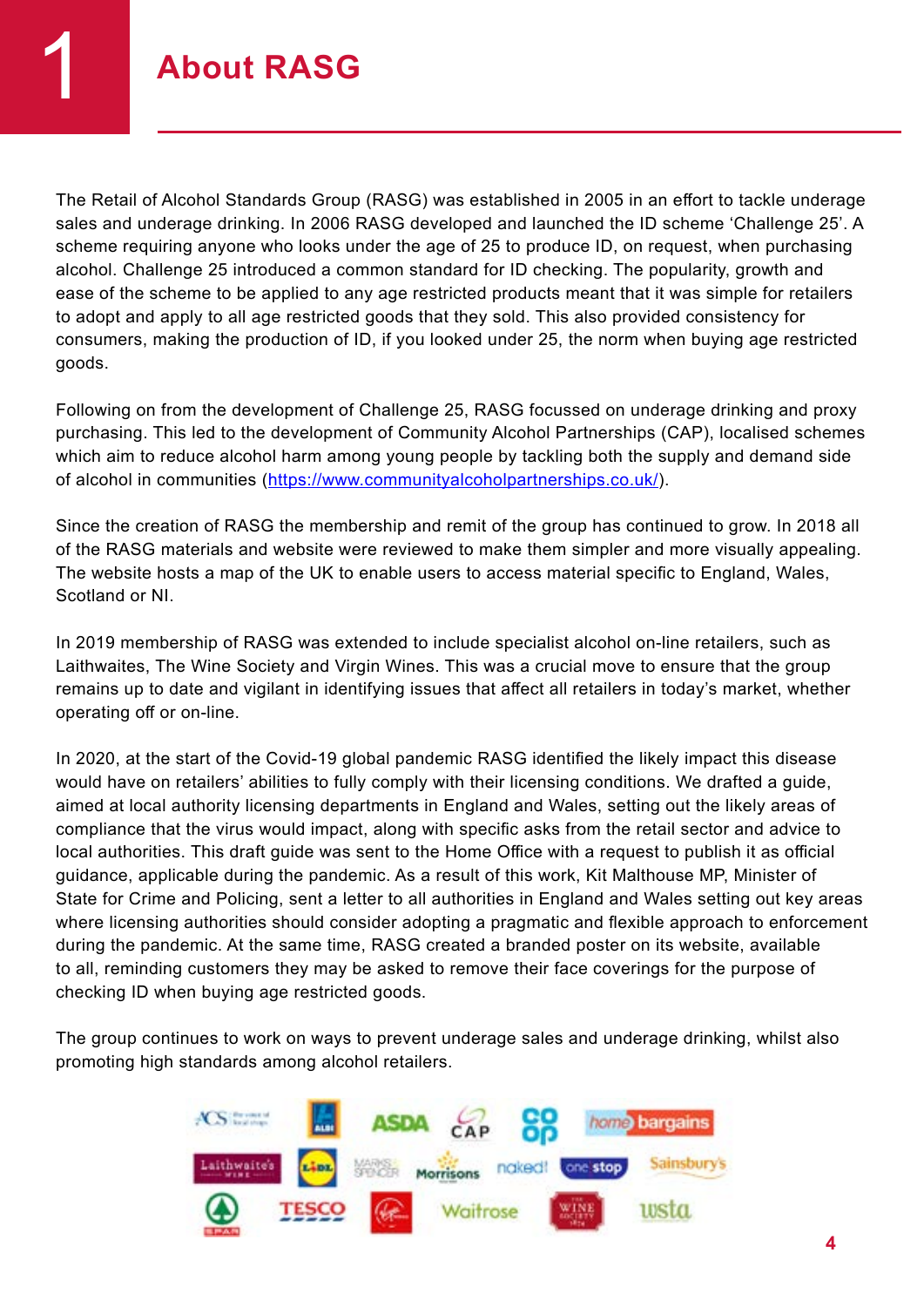### **The Law**

**The Licensing Act 2003** established a system of licensing for the sale and supply of alcohol in England and Wales. This guidance relates to the 2003 Act and is limited to the requirements for retailers in England and Wales.

Scotland and Northern Ireland have their own Acts of Parliament that regulate the sale and delivery of alcohol there.

There are three different Acts that govern licensing matters in the UK:

- The Licensing Act 2003 England & Wales
- The Licensing (Scotland) Act 2005
- The Licensing (Northern Ireland) Order 1996

Alcohol licensing can be a complicated process with many differences between jurisdictions. If you have any questions regarding the law our advice is to speak to an independent specialist Licensing Solicitor.

### **The law in relation to Online Sales & Delivery**

Sections 145 to 154 of the Licensing Act 2003 set out the key legal provisions relating to children and the sale of alcohol in England and Wales.

Section 151 deals with the delivery of alcohol to children.

*(1) A person who works on relevant premises in any capacity, whether paid or unpaid, commits an offence if he knowingly delivers to an individual aged under 18—*

*(a) alcohol sold on the premises, or*

*(b) alcohol supplied on the premises by or on behalf of a club to or to the order of a member of the club.*

*(2) A person to whom subsection (3) applies commits an offence if he knowingly allows anybody else to deliver to an individual aged under 18 alcohol sold on relevant premises.*

*(3) This subsection applies to a person who works on the premises in a capacity, whether paid or unpaid, which authorises him to prevent the delivery of the alcohol.*

*(4) A person to whom subsection (5) applies commits an offence if he knowingly allows anybody else to deliver to an individual aged under 18 alcohol supplied on relevant premises by or on behalf of a club to or to the order of a member of the club.*

*(5) This subsection applies—*

*(a) to a person who works on the premises in a capacity, whether paid or unpaid, which authorises him to prevent the supply, and*

*(b) to any member or officer of the club who at the time of the supply in question is present on the premises in a capacity which enables him to prevent the supply.*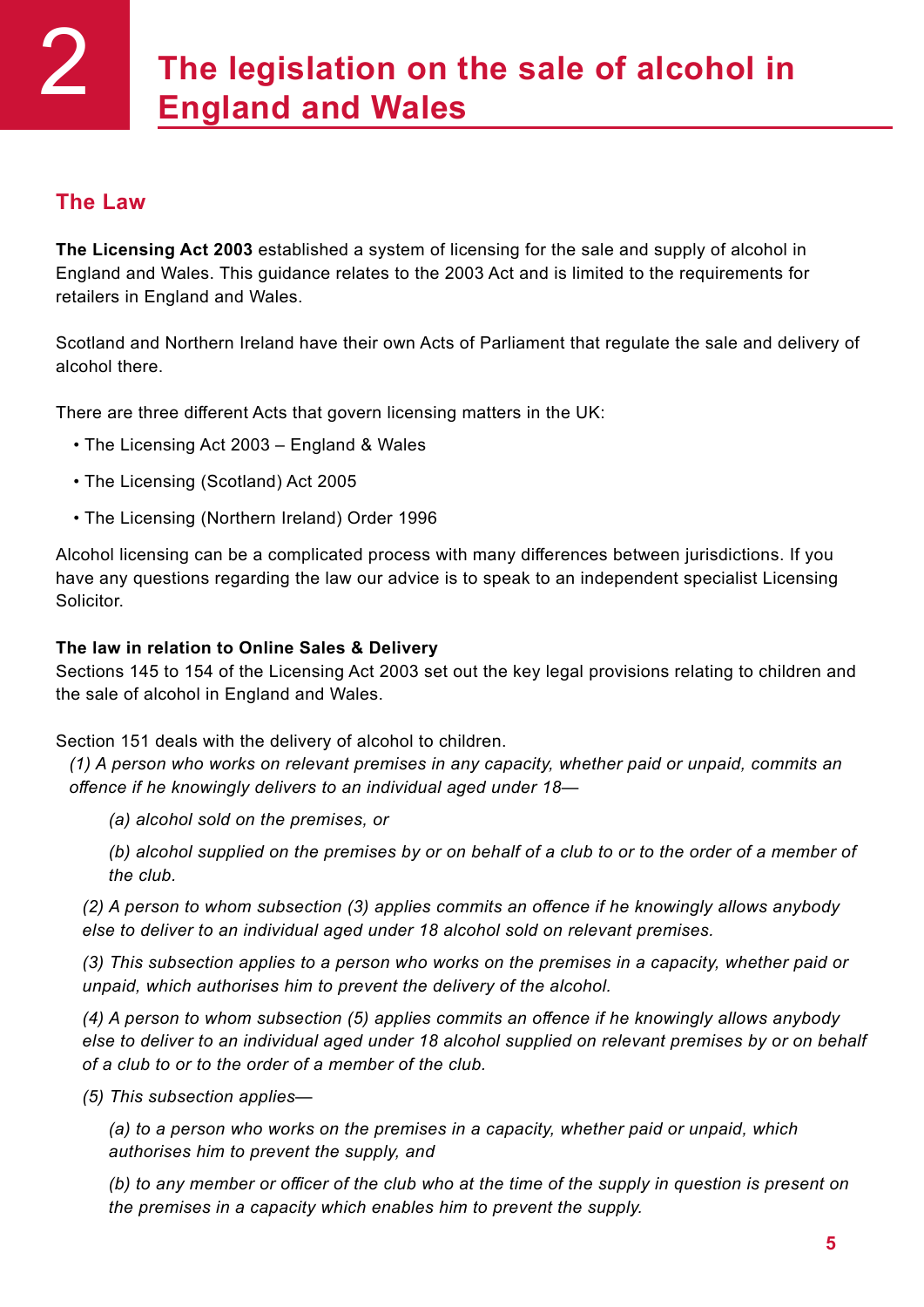### **However, subsection 6 goes on to make provision for delivery to a purchaser's home or place of work within a specific set of conditions**

*(6) Subsections (1), (2) and (4) do not apply where—*

*(a) the alcohol is delivered at a place where the buyer or, as the case may be, person supplied lives or works, or*

*(b) the individual aged under 18 works on the relevant premises in a capacity, whether paid or unpaid, which involves the delivery of alcohol, or*

*(c) the alcohol is sold or supplied for consumption on the relevant premises.*

**The Licensing Act 2003 (Mandatory Licensing Conditions) Order 2010, as amended** introduced conditions that apply to all licensed premises in England and Wales. These conditions apply to the ontrade<sup>1</sup>, the off trade<sup>2</sup>, or both. The conditions also apply to companies selling alcohol remotely (e.g. online, by telephone or by mail order).

In terms of this Order, online businesses that sell or supply alcohol must have an age verification policy that relates to that business. Relying merely on asking a customer for their date or birth is unlikely to be sufficient, nor can you assume that a payment made by credit card is made by someone 18 or over<sup>3</sup>.

The age verification policy must:

• as a minimum, require individuals who appear to be under the age of 18 year to produce, on request, before being served or supplied alcohol, a proof of age document that bears their photograph and date of birth along with either a holographic mark or an ultraviolet feature.

Age verification policy: example - GOV.UK [\(https://www.gov.uk/government/publications/age-verification-policy-example\)]((https://www.gov.uk/government/publications/age-verification-policy-example) ) 

The Mandatory Condition Order detailed above requires that age verification takes place before a person is 'served' alcohol.

<sup>1</sup> The on trade is a term used for businesses that sell alcohol for consumption on the premises e.g. pubs and clubs

<sup>2</sup> The off trade is a term used for businesses that sell alcohol for consumption off the premises e.g. shops

<sup>3</sup> Pre-paid credit cards are available to those under 18 years of age. There is currently no way for banks to verify if a card holder is 18 or over.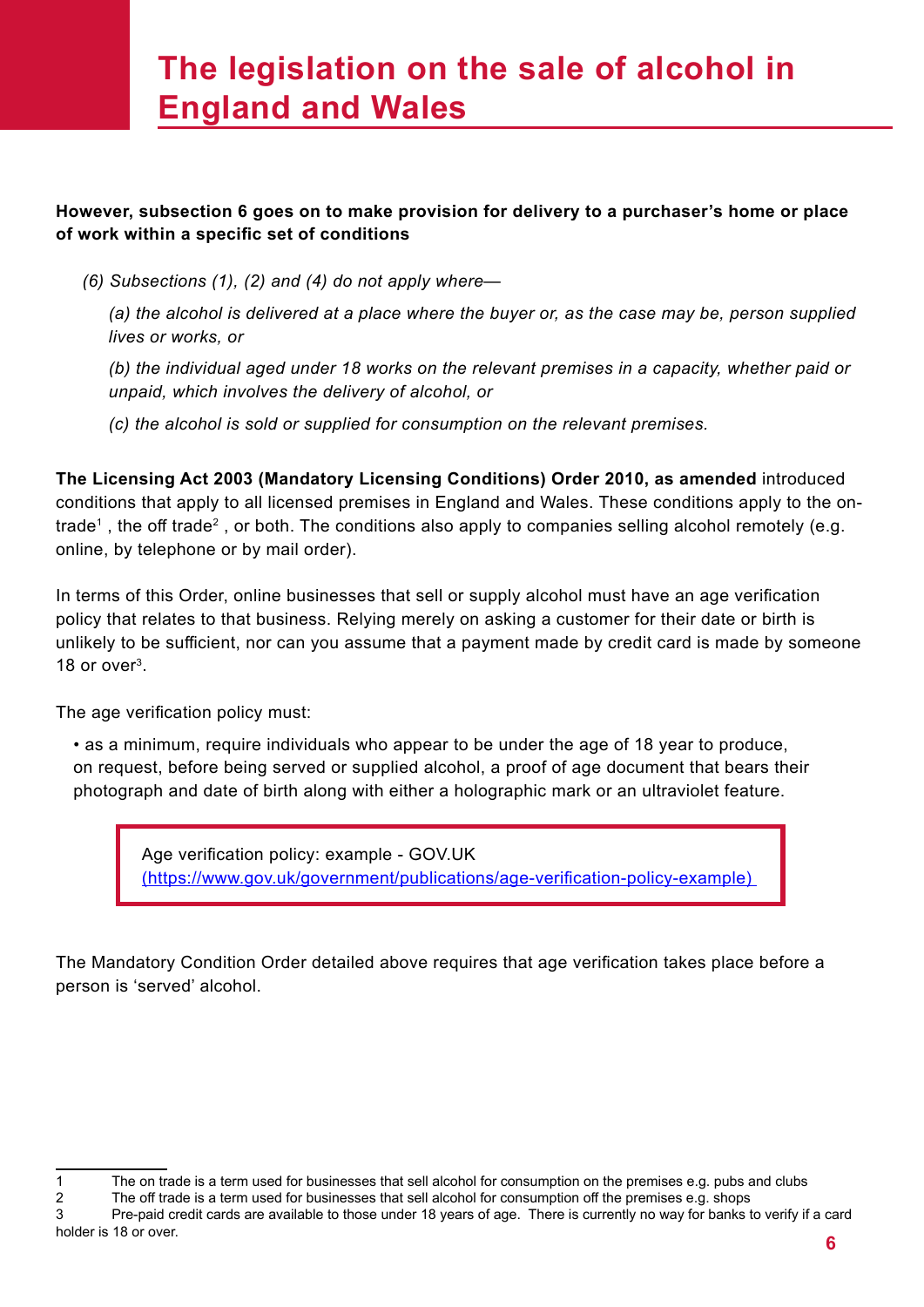## **The legislation on the sale of alcohol in England and Wales**

### **The Licensing Objectives and Guidance**

Underpinning the strict regulatory environment that regulates the sale of alcohol there are 4 licensing objectives of equal importance. Businesses must demonstrate how these licensing objectives will be promoted:

- 1. The Prevention of Crime and Disorder
- 2. Public Safety
- 3. The Prevention of Public Nuisance
- 4. The Protection of Children from Harm

In this guidance we are mainly concerned with objective 4 - The Protection of Children from Harm.

To fulfil this objective, UK retailers must not only adhere to the law regarding alcohol sales to minors but must also undertake further measures to prevent underage drinking and general harm to children through the sale of alcohol. A robust age verification policy, amongst other preventative measures, is a must when trying to satisfy this objective.

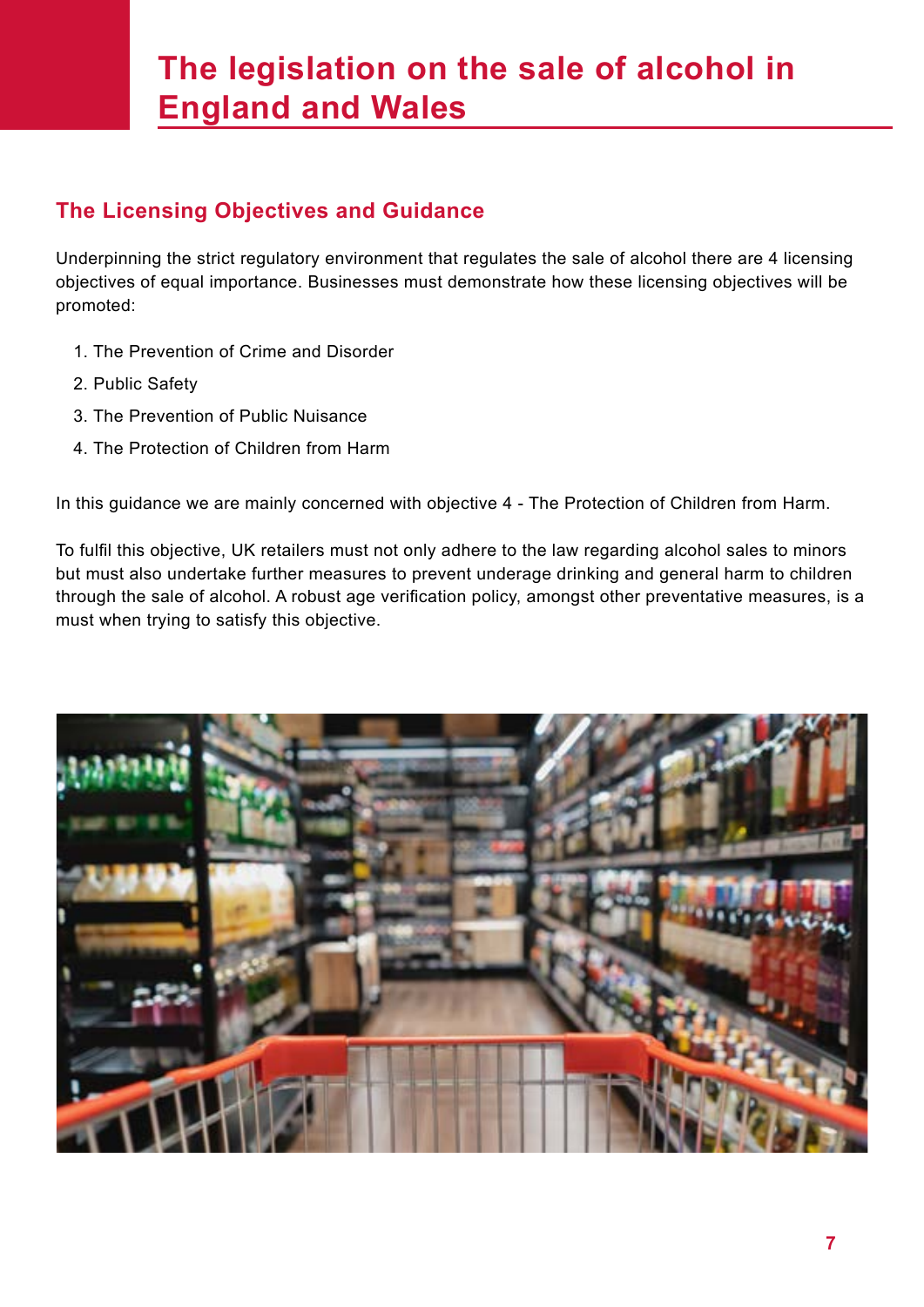### **Personal Licence & Premises Licences issued by a Local Authority**

The starting point is that a business needs to hold a premises licence to sell alcohol. This requires there to be a Designated Premises Supervisor, who must hold a personal licence and who is responsible for authorising sales of alcohol.

A person can obtain a personal licence by sitting a course and exam to receive a qualification. These are available online from many providers.

When applying for a Premises Licence, you must demonstrate how you will comply with and promote the Licensing objectives.

An on-line retailer may not need a premises licence, depending on the arrangements for identifying and despatching the goods for each customer.

**Guidance** issued by the Home Office under s.182 of the 2003 Act explains the position on age verification checks for distance sales. Point 10.52 of the s.182 Guidance states:

- Licence holders should consider what steps they should take to comply with the age verification requirements under the 2003 Act in relation to sales of alcohol made remotely i.e., sales made online, by telephone, mail order and alcohol delivery services.
- Age verification measures should be used to ensure that alcohol is not sold to any person under the age of 18. Where alcohol is sold remotely, the sale is made at the point the goods are "appropriated to contract", but the alcohol is not actually served until it is delivered to the customer.
- Steps should be taken to ensure that age verification takes place before the alcohol is served i.e. physically delivered to the customer.
- It is the responsibility of the person serving or delivering the alcohol to ensure that age verification has taken place and that photo ID has been checked if the person appears to be a minor.

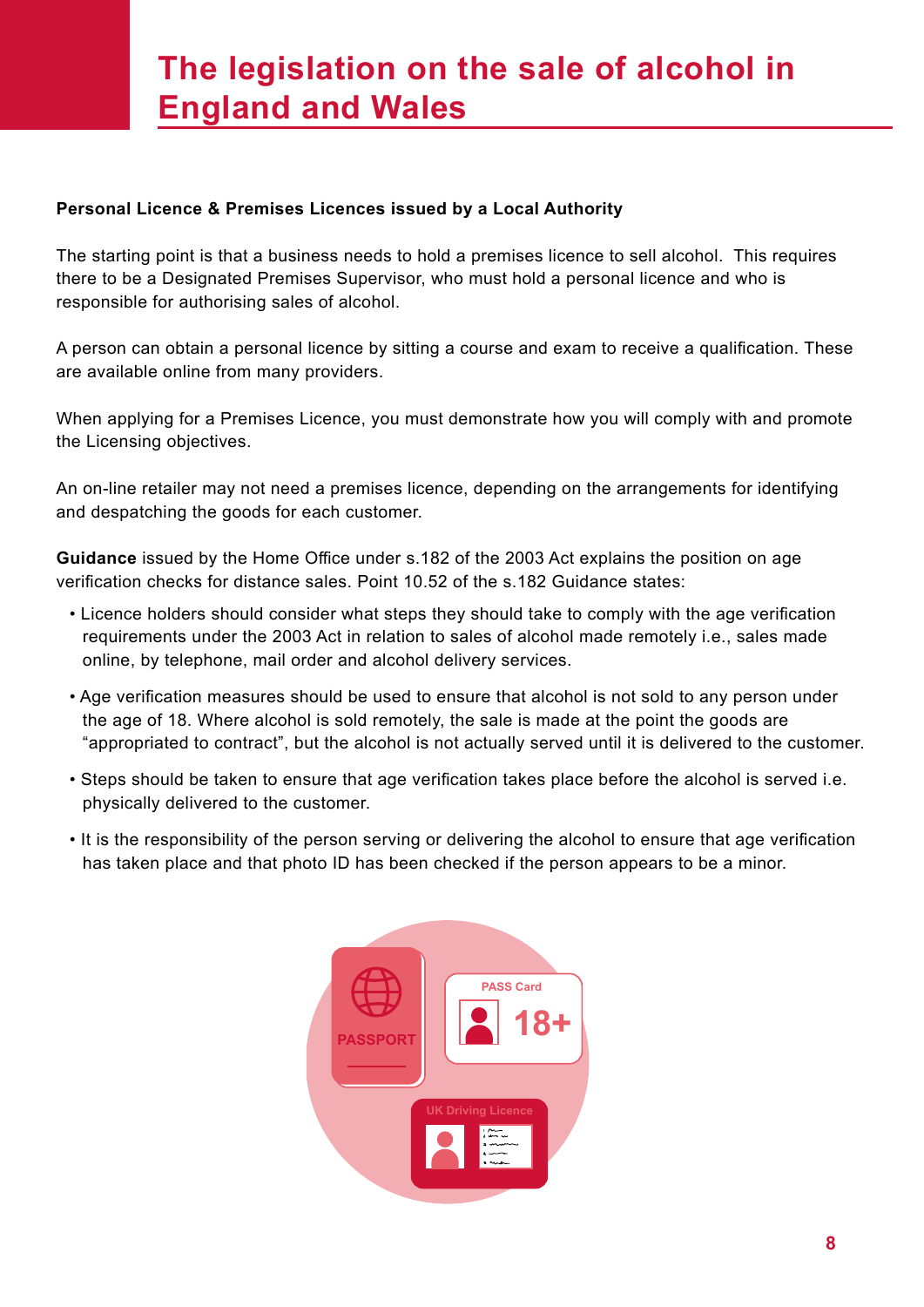## **The legislation on the sale of alcohol in England and Wales**

### **Offences**

Under the 2003 Act, it is an offence:

• To sell alcohol to minors e.g. anyone under the age of 18.

It is not an offence:

- for minors to browse Internet sites that sell alcohol.
- by you and/or your staff or business if minors do browse your Internet site.
- to deliver alcohol to a minor, provided that the sale itself was made to an adult, and the subsequent delivery is to that adult's home or place of work (s.151).

### **Penalties**

If alcohol is sold to a minor, either in-store or online, both the business and the person making the sale commit an offence.

If alcohol is sold to a minor the business could face:

- A potentially unlimited fine.
- A closure order for a maximum of 14 days following persistent underage sales.
- A review of the alcohol licence with the potential to lose it and have to cease trading.
- Removal of a Designated Premises Supervisor.

If alcohol is sold to a minor, the person making the sale could face:

- A potentially unlimited fine, unless they can show that they took all reasonable precautions and exercised due diligence, which includes asking for identification, that would convince a reasonable person that the purchaser was over 18.
- An on the spot fine of up to £90.

### **Defences**

Under the Licensing Act 2003, it is an offence to sell alcohol to any person under 18 years. However, it is a defence if the person charged believed that the purchaser was 18 or over and they had taken all reasonable steps to verify their age.

The Act goes on to say that a person is deemed to have taken reasonable steps to determine a person's age if they asked for evidence of the buyer's age and this evidence would have convinced a reasonable person that the purchaser was over 18.

It is also a defence for a person to show that they exercised all due diligence to avoid committing an offence.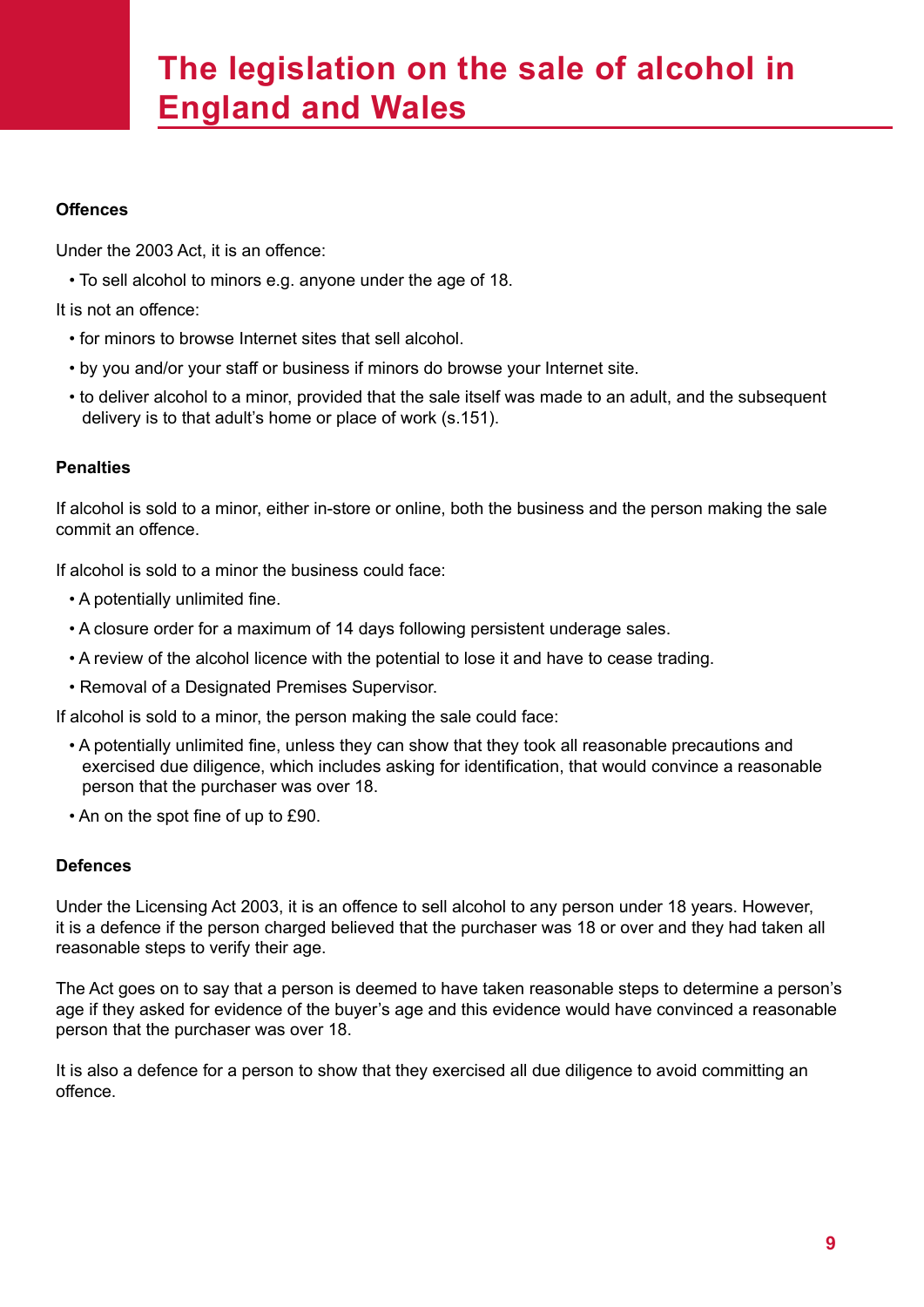## **The legislation on the sale of alcohol in England and Wales**

### **Taking reasonable steps**

Reasonable steps differ from business to business. What is reasonable varies depending on the size of a business, the business model, the goods being sold, and the risks associated with those goods.

This will mean taking positive action to make sure that you have procedures in place to ensure that sales to minors do not happen. This involves assessing the way that your business operates and putting in place a series of checks to prevent underage sales being made. Reasonable steps will involve having an appropriate age verification policy in place but details of when verification checks are required will depend on how a business operates.

### **Undertaking due diligence**

This means:

- Assessing the risk of making sales to minors and the points in the transaction where this could happen
- Ensuring that your system of checks works and documenting the checks that are done, perhaps with internal and external audits
- Ensuring that all staff are aware of, and are trained on what is required of them,
- Putting in place periodic or even constant monitoring

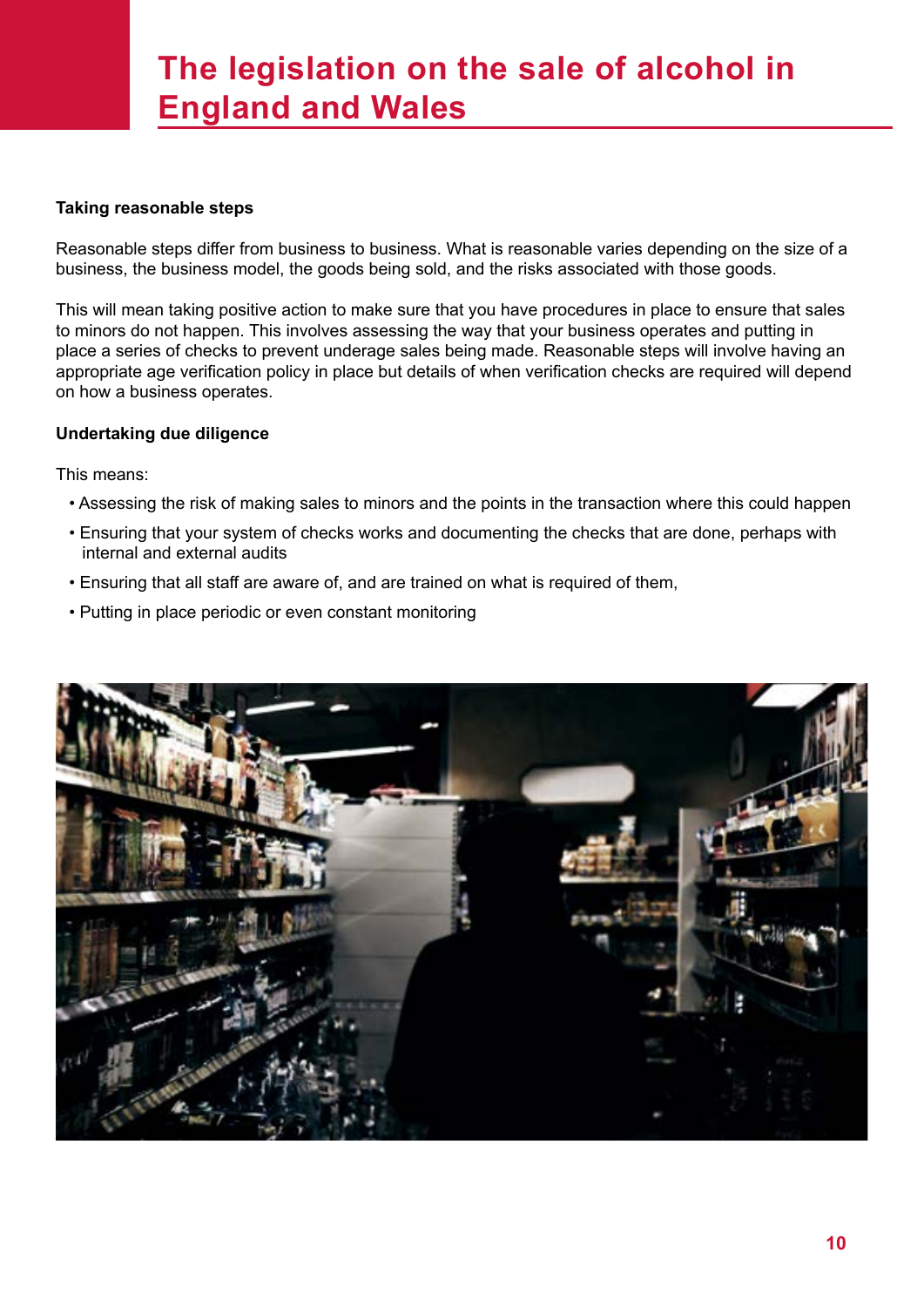For face-to-face sales, it is clear when the actual sale and point of service take place, but what does this mean in relation to online sales?

Section 190 of the Licensing Act 2003 provides:

"the sale of alcohol is to be treated as taking place where the alcohol is appropriated to the contract".

For distance sales this means that the sale takes place when the goods are selected and dispatched to the customer, not at the time of checkout at the website, nor at the time of delivery of the goods. If an order and payment is taken at one address and the alcohol is stored, selected and dispatched from another address hence the sale takes place where the specific alcohol is physically selected and allocated to that order. It is the premises at which this appropriation takes place that must have a premises licence.

It is therefore the business that makes the sale by appropriating the goods to the contract that requires a licence under the Act. This may be the fulfilment partner rather than the on-line retailer.

The s.182 guidance blends the concepts of "delivery" and "service", while the law makes it clear that delivery to a minor is not itself an offence.

Since the licence holder in many cases of on-line sales will be a partner business providing the fulfilment service, it is that business' alcohol licence that is at stake in the case of any breach. This is why it is important for online retailers to have a clear policy and process, to protect minors, customers, itself and its delivery partners.

Thus, under the Act, there is no legal duty for distance sellers to verify a person's age at the point of delivery if the conditions are met, unless the customer is present and appears to be under the age of 18 - in which case the mandatory condition in relation to age verification would apply to the delivery operator.

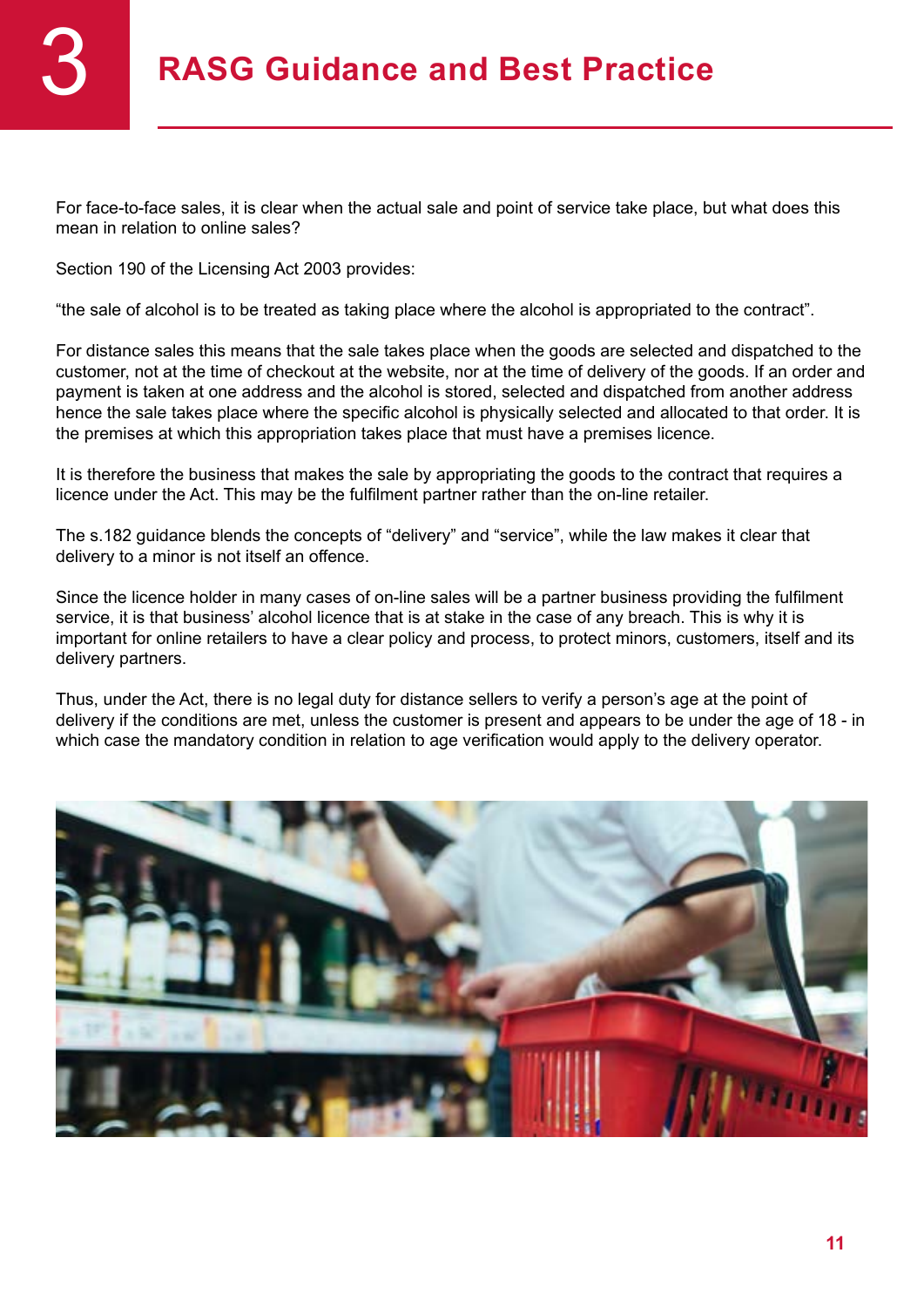Online sales and home delivery are extremely common today, offering consumers convenience and choice about when and where they receive their goods.

We have identified 3 main business models that offer the delivery of alcohol to consumers:



Multiple retailers - supplying a mix of general groceries and age restricted products. Services are provided both on-line and in-store.



Specialist retailers - supplying age restricted products sometimes exclusively on-line, but sometimes also in-store. Some businesses are national in their scope, whilst others are local retailers who have a national reach by virtue of their e-commerce offering.



On-line, quick turn-around food delivery companies and other food outlets. These businesses act as intermediaries between take-out food outlets and customers. These businesses can provide a mix of food and age restricted goods. They may work in partnership with other businesses.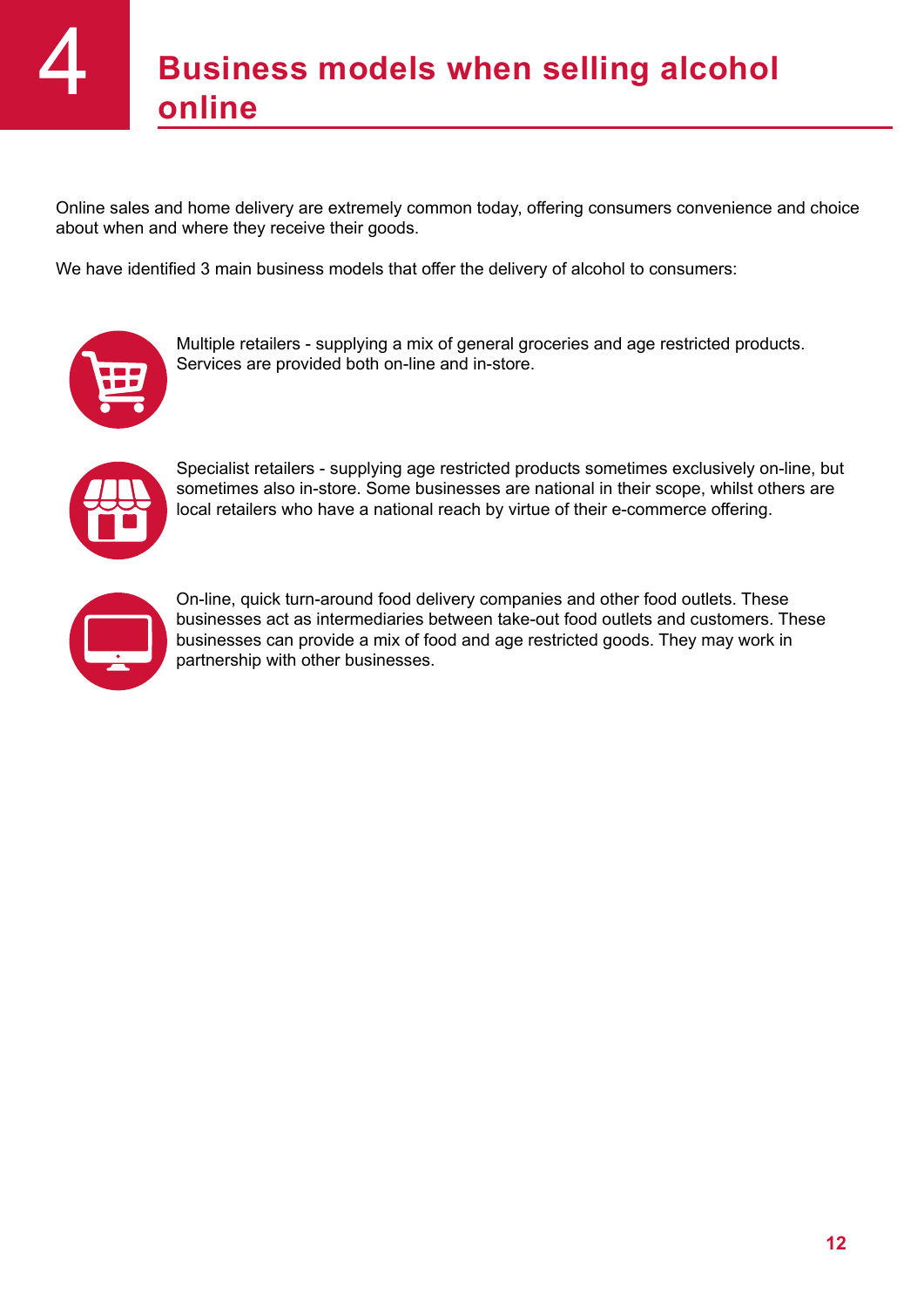# **b Operational steps to prevent the sale of alcohol to minors and manage issues at the point of delivery**

RASG members have indicated that they employ a combination of actions at key customer "touch points". These have developed over a period of time and are specific to the UK retail market. These act together to reduce to a very low level the risk of sales to minors.

A business might consider all or any of the following:

#### **Before an order is placed**

While the Act does not create an offence of allowing minors to browse websites that sell alcoholic beverages, including information and age verification steps at the stage of browsing is an important step as it sets the tone of the business' approach. This is commonly described as an 'age gate'.

An age gate is not an age check and should not be the only mechanism that a business uses. This step alone is unlikely to satisfy a due diligence defence due to the ease with which false information can be entered and it should be adopted with other options at different stages of the sales process.

- Develop a clear policy in relation to the sale of alcohol online and make this available publicly on your website or as part of your website terms and conditions.
- Place Drinkaware branding on your websites and a link to Drinkaware.co.uk.
- Consider third party technological solutions that sit behind your registration and billing pages, which enable age to be verified. If your business wants to go further and check identity this may require more complex solutions.

#### **When an order is placed**

- Ensure you have robust, independent, standards-based age checks at the point of sale online. Many businesses employ a third party to carry out this service. There are many companies that offer this age check service. We recommend that you only approach businesses that have adopted PAS 1296:2018 . Adopting this standard is a recognised way of demonstrating best practice and compliance. The standard provides due diligence recommendations to help businesses ensure they are meeting specific regulatory compliance needs. Please refer to the Age Verification Providers' Association (AVPA) website for a list of suppliers who operate to PAS 1296:2018<sup>1</sup>\_<u>https://avpassociation.com\_</u>
- Consider requiring customers to set up a mandatory account to be able to place an order on-line. Setting up an account will include having to enter personal details such as a customer's name, address, date of birth and (possibly) payment card details, allowing businesses to run checks on the data entered. This facilitates a lighter touch and greater convenience for returning customers, promoting repeat business.

<sup>1</sup> PAS 1296 is a Code of Practice for Online Age Verification service providers, developed by the British Standards Institute and the Digital Policy Alliance. It is intended to assist on-line providers of age restricted products with a means to comply with regulation, and safeguard their reputation, by providing recommendations that help prove an online user's age.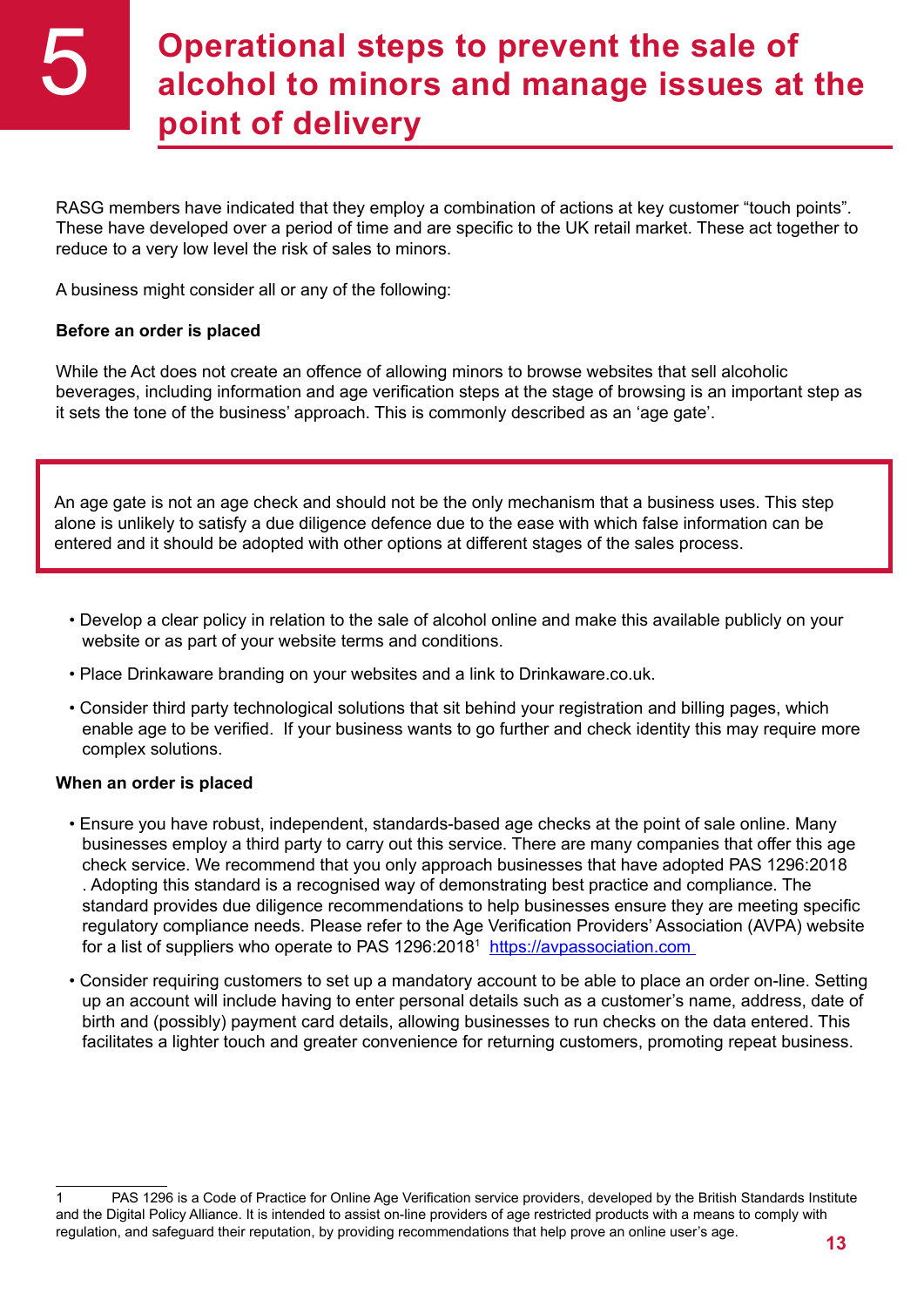### **Operational steps to prevent the sale of alcohol to minors and manage issues at the point of delivery**

One or more of the following additional checks could be carried out using this personal data:

- **Electoral role checks** to see if the person setting up the account is listed on the electoral register enabling retailers to verify whether a customer is over 18 years old.
- **Background checks** by a number of commercial providers, who check to provide confirmation of a person's identity and/or credit history. A background check can confirm that information provided at the time of setting up an account is valid.
- **Monitor** "alcohol only" baskets, for unusual purchasing patterns and possibly set up some "red flag" algorithms.

A credit/debit card check ought not to be relied on exclusively. RASG members have experience with prepaid cards provided to minors and the banks have no way to determine whether a card is pre-paid or if the holder is 18 or otherwise.

#### **When an order is delivered**

Whether alcohol is delivered by a provider's own delivery service, an on-line specialist company or a thirdparty delivery service the same challenges apply to all, in relation to underage sales.

While the law does not require ID checks to be made, the tone of the guidance suggests that it may be best practice to ensure that age verification chks are carried out on those who appear to be under the legal age whenever possible when alcohol is delivered to purchasers in person.

Not all delivery companies are able to offer an age check service.

This is not always possible, especially for on-line specialists that will often be requested to leave goods in a specified safe place, meaning that there is no face-to-face contact with the customer and so ID cannot be requested.

There may be circumstances where a delivery driver has no clear instructions and leaves the goods with whoever is in the house, which may be a minor.

These are our considerations at the delivery point in the main scenarios:

#### **Where the delivery takes place to an individual and AV checks have already been completed:**

- •If the person is not the customer and appears to be an adult (e.g., a neighbour or visitor) then consider how to alert the customer that the delivery has been made. e.g. text/email or phone call
- •If the person is not the customer and does not appear to be an adult, consider whether to rely on s.151(6) of the Licensing Act 2003, either as a matter of general policy or in individual cases. If there is any doubt the delivery should not be made.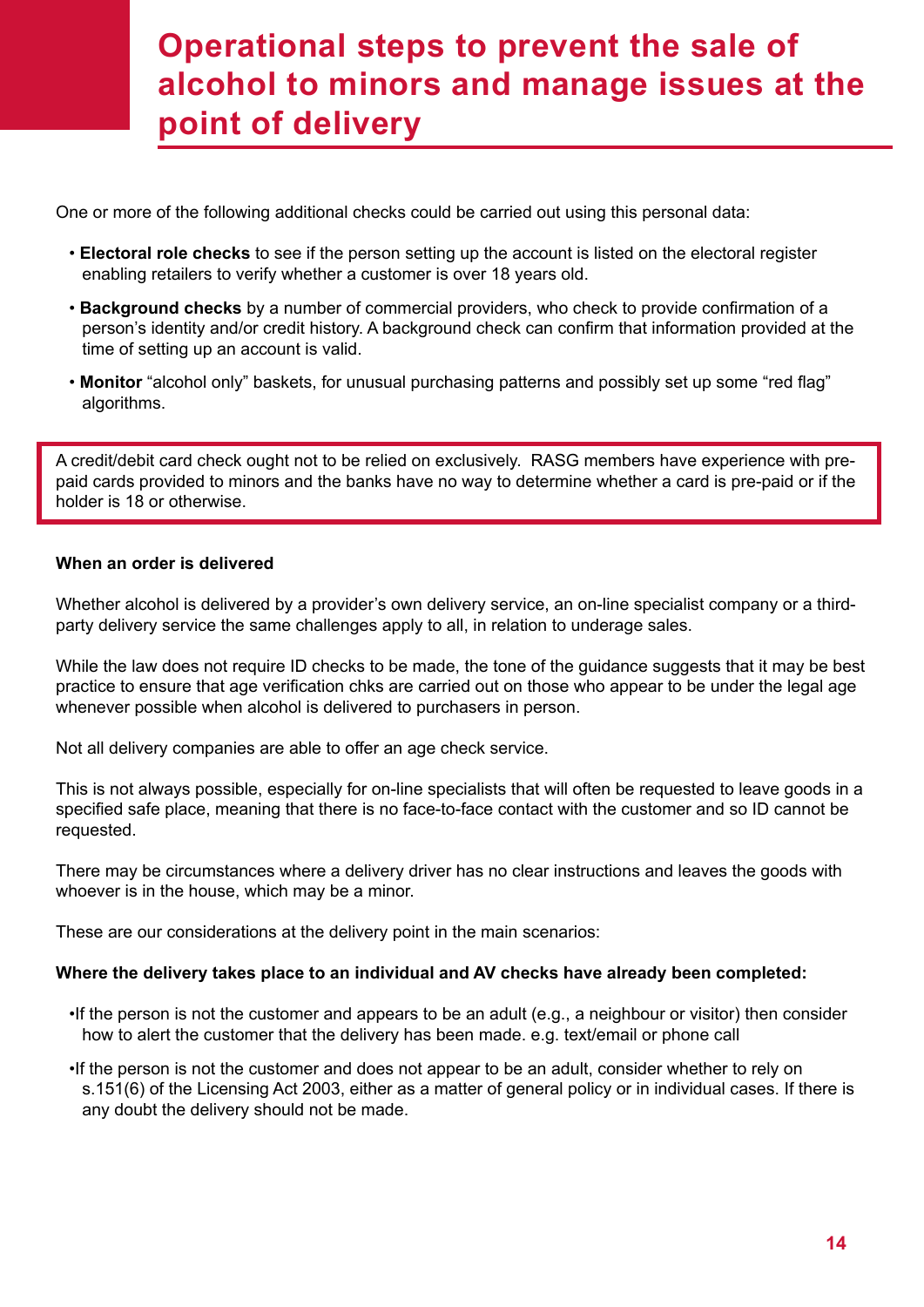### **Operational steps to prevent the sale of alcohol to minors and manage issues at the point of delivery**

### **Where the delivery is to a safe place, does not involve contact with a person and AV checks have already been completed:**

- Alert customers via text or email when the delivery has been made.
- Take a photo of the product in situ to show compliance with the customer's request.
- Think about where you are leaving the alcohol. If you feel that it is not safe to leave the alcohol you should not complete the delivery.

#### **When there are no AV checks completed at the point of order:**

Follow Challenge 25 at the doorstep – especially if your business has not completed the ID check at the time when the order was placed. See [https://rasg.org.uk/about/](https://rasg.org.uk/about/ ) 



Drivers to be trained in Challenge 25 and the acceptable forms of ID. If the customer cannot provide ID then the alcohol cannot be left with the customer.

- Drivers trained not to leave products if they gain knowledge that this could be a proxy sale.
	- o Ensure the drivers are aware on how to identify proxy sales and what process they should follow if this is identified.
- Drivers trained not to leave alcohol with someone who is already drunk .
	- o Ensure the drivers are aware on how to identify someone who is already under the influence of alcohol and the process they should follow if this is identified.
- Consider training delivery drivers on how to manage difficult situations and conflict whilst delivering a great customer experience.
- Consider providing drivers with handheld devices that prompt the drivers to request ID when delivering alcohol. The prompt could have an age 18 date of birth embedded to make the ID check easier.
- Consider providing drivers with clear prompts on packing/route lists or delivery manifests that the delivery contains alcohol.
- Enable drivers to provide customers with a customer service contact for support in case of issues.
- Consider using an auditing company to ensure that Think 25 audits are carried out on the doorstep. This way you can monitor your drivers are doing the checks accurately.
- Develop a process that allows drivers to feedback concerns or comments after a delivery takes place.
- Develop a process to review customer feedback and complaints to highlight issues with Challenge 25 or delivery of alcohol.

This may be most suitable for business using their own vehicles and drivers.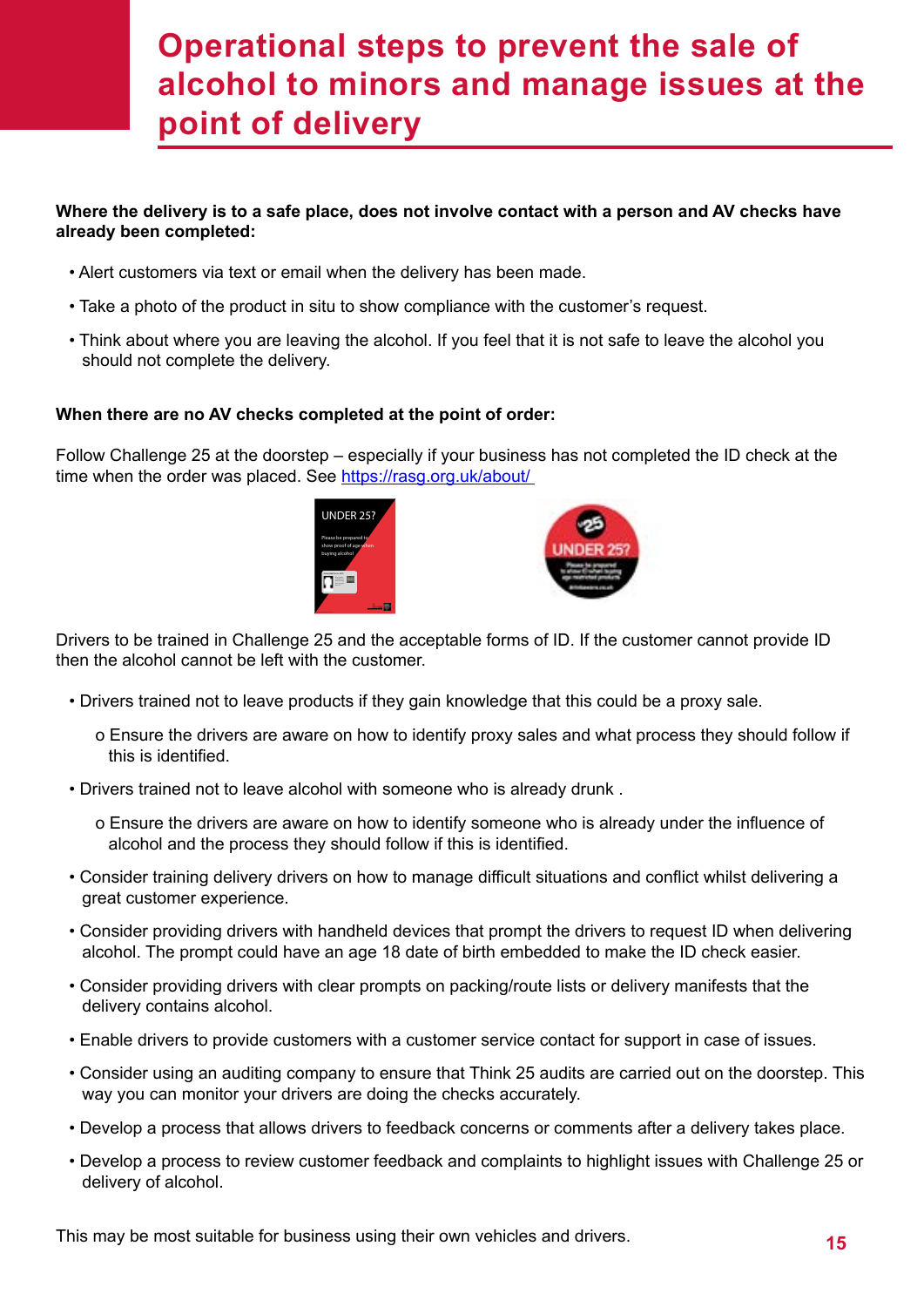Although there is no evidence of increased risks providers of same-day deliveries ought to be mindful of the potential for abuse. Same-day deliveries, particularly if the delivery is late at night, during a holiday period, or the product is one that might be perceived to appeal to minors. In those cases, special care should be taken to verify the age of the customer and that any recipient can lawfully take the delivery. Look out for:

- Young people at a party/any alarm bells being raised where the delivery is taking place.
- Does the kind of products that are being delivered appeal to young people?
- Consider making your delivery drivers aware of increased risk indicators due to the time of year e.g. end of GCSEs and A-Levels and summer holidays etc.

Post-delivery communication with the customer will also be relevant. Businesses relying on automated checks should consider if their provider does this in 'real time' or in batches.

**This best practice is a guide and by no means exhaustive. You will need to complete a risk assessment of your products and your customer profile, and then make appropriate decisions for your own business.**